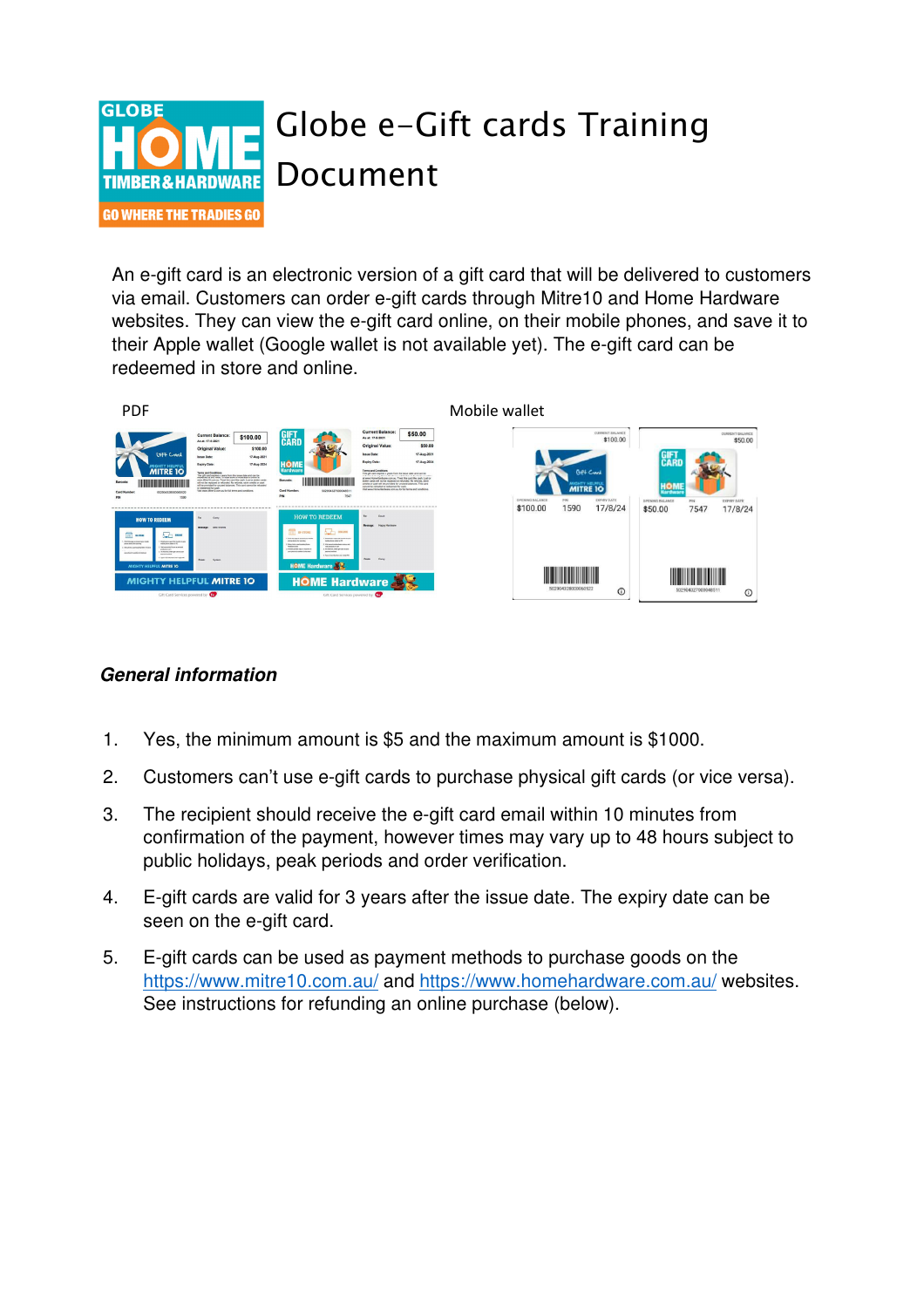## **To Redeem**

- 1. Log in to the Vii (pronounced ''vee'') portal by clicking on the icon in the Globe Team portal and enter the Globe username and password.
- 2. Click on **Redeem Gift Card** from the left-hand menu. Your store will appear in the Redeeming Store drop down
- 3. Enter the Gift Card Number and PIN located on the gift card enter your Reference Number and the Amount to redeem and click submit
- 4. Adjust the remaining sale amount in POS.
- 5. No. If the e-gift card is not redeemed in full the remaining value will remain on the card. Customers can see this remaining value when they open their e-gift card (see example)

## **How do I refund e-gift cards?**

If a purchase has been made in store using an e-gift card, you need to refund the funds into a physical gift card in store.

For online orders, e-gift card refunds will be managed by IHG until the functionality will be developed for stores to manage these refunds.

## **Check the value of an e-gift card?**

- 1. Log in to the Vii (pronounced ''vee'') management interface from the Globe Team portal.
- 2. Click on Check Balance & Transaction History from the left menu and enter the card number and submit. This will show all details for the gift card number.

|                                                      | <b>Balance Details:</b>                           |            |                       |                     |                            |                        |                |                                        |
|------------------------------------------------------|---------------------------------------------------|------------|-----------------------|---------------------|----------------------------|------------------------|----------------|----------------------------------------|
|                                                      | Gift Card Program:                                |            | Mitre 10 Gift Cards   |                     |                            |                        |                |                                        |
|                                                      | Available Balance:                                | \$20.06    |                       |                     |                            |                        |                |                                        |
| Current Balance:                                     |                                                   | \$70.05    |                       |                     |                            |                        |                |                                        |
|                                                      | Opening Balance:                                  | \$100.00   |                       |                     |                            |                        |                |                                        |
| <b>Balance Status:</b>                               |                                                   | Active     |                       |                     |                            |                        |                |                                        |
| Issuance Date:                                       |                                                   | 17/08/2021 |                       |                     |                            |                        |                |                                        |
| Expiry Date:                                         |                                                   | 17/08/2024 |                       |                     |                            |                        |                |                                        |
| <b>Lard Details:</b>                                 |                                                   |            |                       |                     |                            |                        |                |                                        |
|                                                      | <b>Gift Card Number:</b><br><b>Serial Number:</b> |            |                       | <b>Card Status:</b> |                            | <b>Track 2 Expiry:</b> |                |                                        |
| 604<br>502904328000060456                            |                                                   |            | Active                |                     | 2907                       |                        |                |                                        |
|                                                      |                                                   |            |                       |                     |                            |                        |                |                                        |
|                                                      | <b>Outstanding Pre-Auths:</b>                     |            |                       |                     |                            |                        |                |                                        |
|                                                      | <b>Description:</b>                               | Store:     |                       |                     | <b>Pre Auth Code:</b>      |                        | Amount:        |                                        |
| 2021                                                 | PreAuthRequest -                                  |            | Sunlite Mitre 10      | 595166              |                            |                        | $-549.99$      |                                        |
|                                                      | <b>Transaction History:</b>                       |            |                       |                     |                            |                        |                |                                        |
|                                                      | <b>Description:</b>                               |            | Store:                |                     | <b>Vii Receipt Number:</b> |                        | <b>Amount:</b> |                                        |
| Date:<br>17-Aug-<br>Date:<br>$17 - A \cup 0$<br>2021 | Issuance - BO:206628                              |            | Metcash Gift Card Hub |                     | 16943880                   |                        | \$100.00       | Current<br><b>Balance:</b><br>\$100.00 |